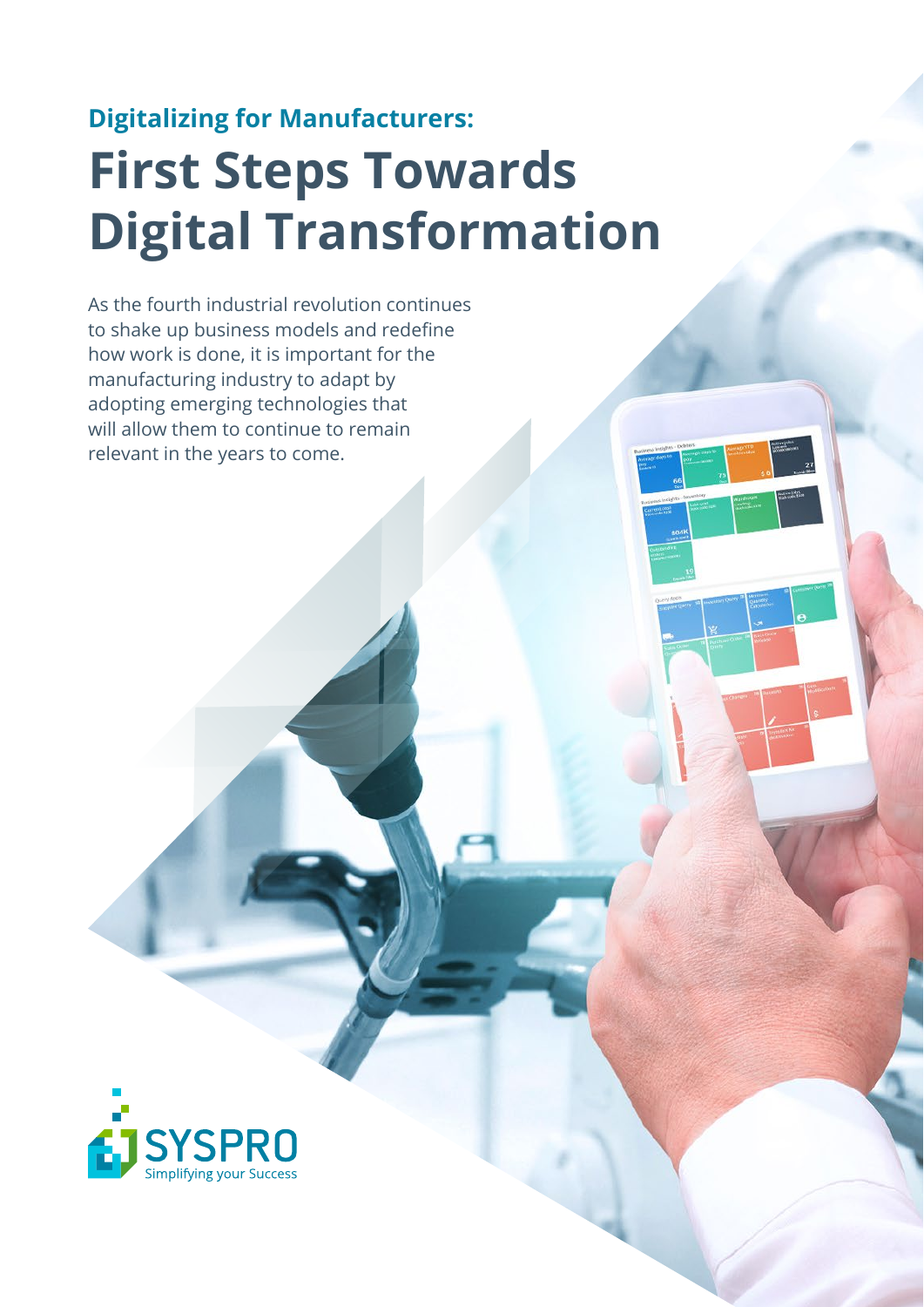

### **Introduction**

Industry 4.0 is fast approaching, and many industries and business leaders are already starting to reap the benefits. However, a large proportion of companies are not. Whether it be because they are overwhelmed by the choices of which emerging technologies to implement first, or they cannot free up investment for a business move that will only pay off in years to come, or because the structure of the organization is not set-up for the rate of change the new world of business expects.

This is especially true in the manufacturing industry, where widespread organizational change is particularly expensive and successful use-cases, that are not in pilot phase, are few. Beginning a digital transformation journey requires buy-in from all parties, a roadmap of where to go, and a strategy on how to get there. The World Economic Forum (WEF) predicts that the manufacturing industry, once it fully embraces and correctly implements emerging technologies, will potentially deliver up to \$3.7 trillion in value for the global economy, offering new products and services to society and supporting the environment by optimizing resource consumption.

However, WEF found that these technologies are not being adopted at scale, other than a few early adopters. Business leaders do not want to be left behind but are finding they keep running into the same challenges.

This whitepaper will explore how businesses in the manufacturing industry can take their first steps towards digitalization, how they will benefit from taking those steps, and what they should do when they encounter challenges. It will also highlight what the factory of the future looks like and how they will be a reality sooner than we think.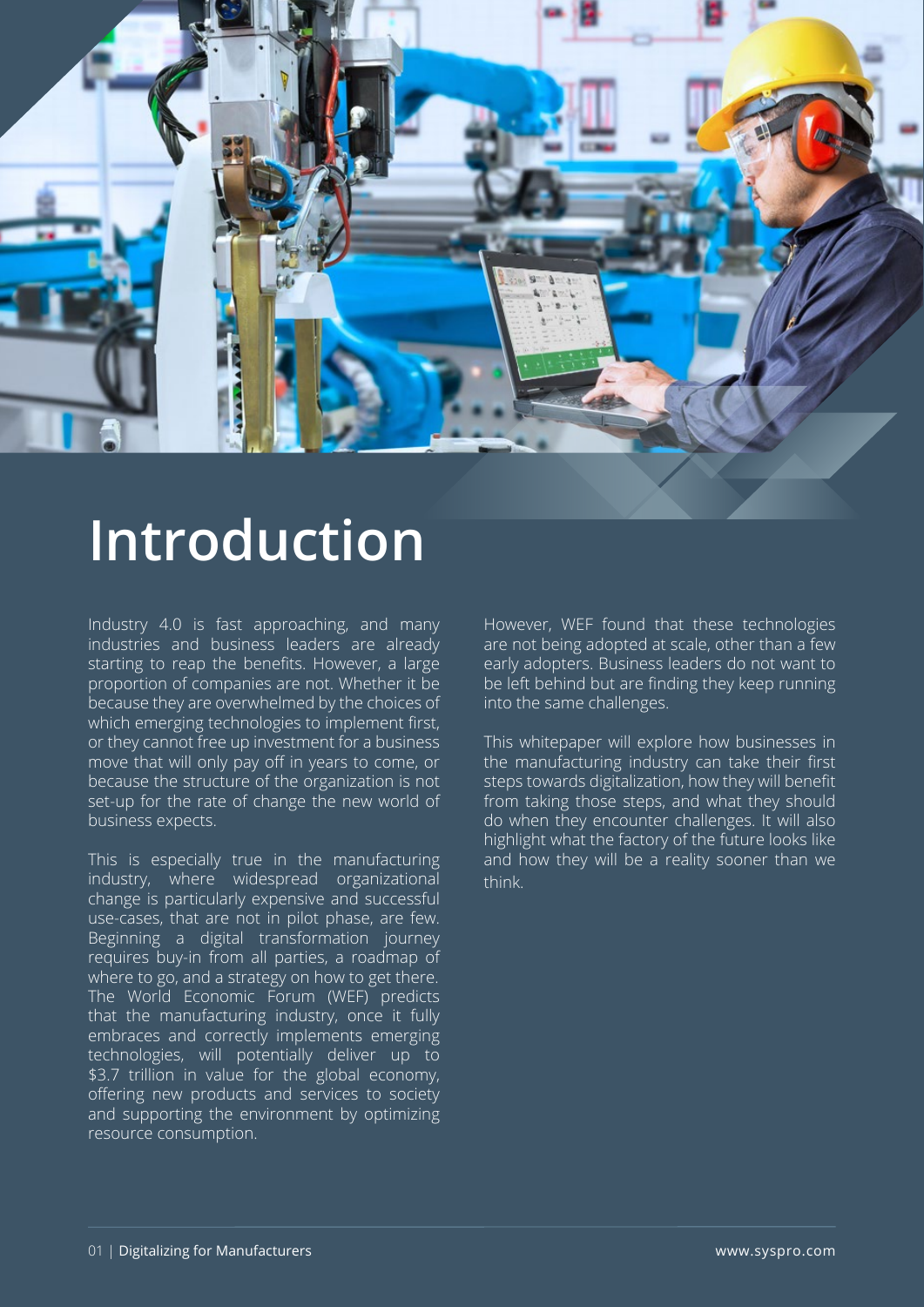### **The Benefits and Challenges of Digitalization for Manufacturers**

The manufacturing sector stands to benefit immensely from the fourth industrial revolution. The world has evolved at a rapid pace over the last few decades and new technologies have come about that will completely overhaul the industry.

Research firm Emerald Insight issued a report entitled 'Digitalization and its influence on business model innovation', in which it discusses how the physical and digital world are converging increasingly frequently and need to work together, so that manufacturing companies can also become digital.

According to Lorenzo Veronesi, research manager for IDC Manufacturing Insights, there are three main drivers for smart manufacturing:

**A renewal in perspective that places the factory at the center of business initiatives, the fact that data are going to be everywhere in the production process, and lastly, the understanding that people and machines will have to work together and not in opposition.**

While technology like robotics will be important in reinventing the factory of the future, it is the data that the robots create and how it is analyzed that will revolutionize the industry.

The technologies available to manufacturers include, but are not limited to:

- **The Industrial Internet of Things (IIoT):**  Intelligent sensors networked with systems, tools, devices and people
- **Artificial Intelligence:** Intelligent machines capable of learning and decision making
- **Advanced manufacturing: Including** robotics and 3D printing
- **Data analytics:** Extracting actionable insights from data
- **Mobile solutions:** Smartphones, tablets, wearable sensors, etc.
- **Cloud computing:** Low-cost processing, data storage solutions, minimization of capital expenditures
- **PEDEMAND Chains:** Fully integrated, customer-responsive supply chains

**PP**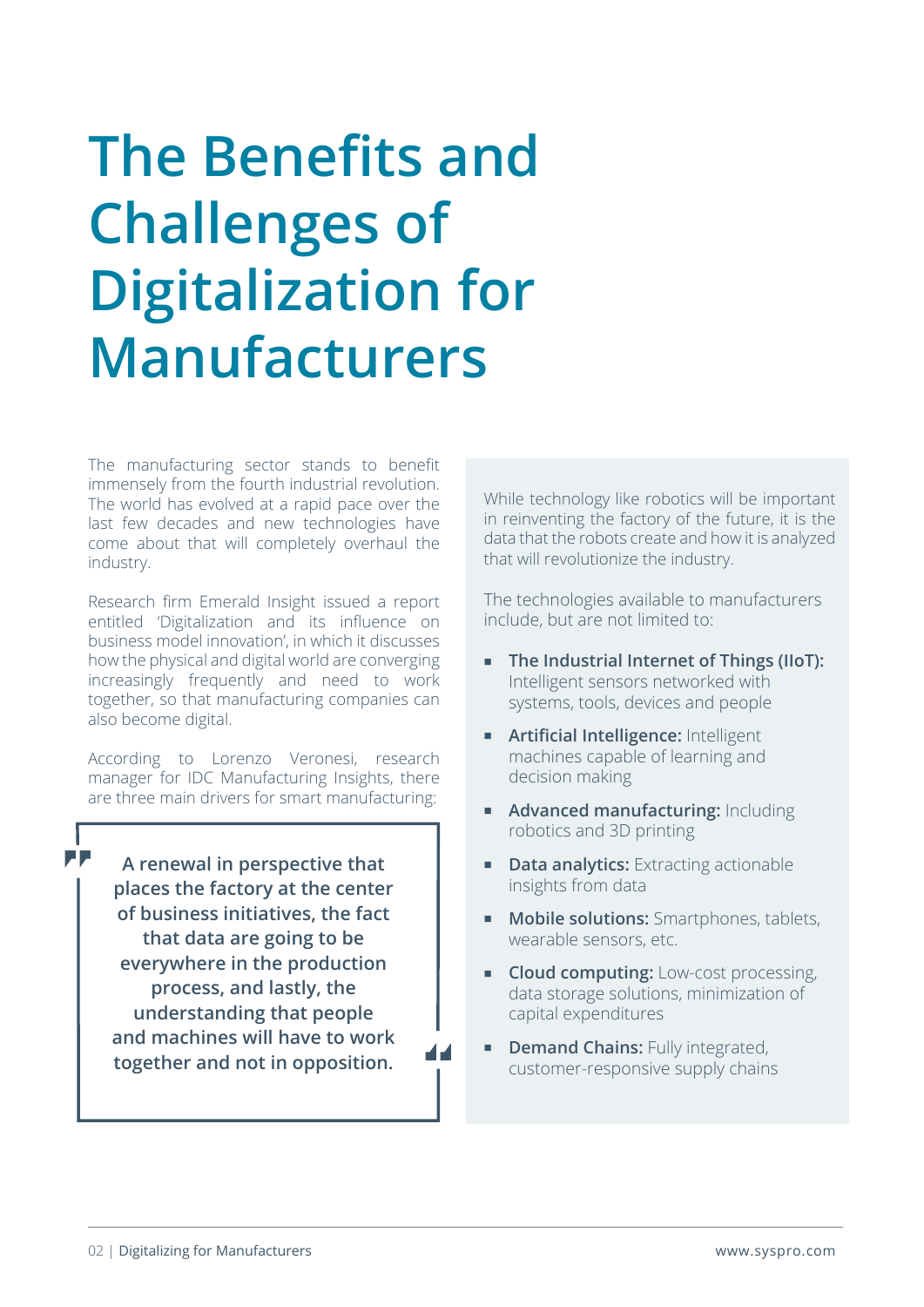IDC predicts that by the end of 2021, 25 percent of global manufacturers will apply machine learning to data across product development, supply chain, manufacturing, and service for more rapid decision support, improved quality, differentiated products, and innovative business models.

The firm also says that by as early as 2020, onethird of all manufacturing supply chains will be using analytics-driven cognitive capabilities, thus increasing cost efficiency by 10 percent and service performance by five percent. As well as, 60 percent of G2000 (the 2000 largest public companies in the world) manufacturers will rely on digital platforms that enhance their investments in ecosystems and experiences and support as much as 30 percent of their overall revenue.

While the benefits of digitalization and the predictions of how well the manufacturing industry stands to do, it is still overwhelming for business leaders who are tasked with making the change happen.

Emerald Insight in their Digitalization report explained: "Over the past few decades, global industries not only have faced technological changes that have led to opportunities such as greater flexibility, reactivity and product individualization, but also have presented diverse challenges such as rapid technological change, increased complexity and changing customer preferences and legal requirements.

"This has led to challenging situations in a corporate context: manifold new technological opportunities are perceived, but people are uncertain how to use and implement them simultaneously in terms of product and service offers."

In a whitepaper by WEF, in collaboration with McKinsey & Company, entitled 'The Next Economic Growth Engine Scaling Fourth Industrial Revolution Technologies in Production' it is stated that with **current automation technology 60 percent** of all manufacturing activities can be automated.

"The latest developments of the Internet of Things (IoT) allow for connecting and tracking asset performance in real time, as well as for integrating production and consumption processes. Artificial intelligence, which since 2015 has achieved image and speech recognition at the level of the human brain, can process large amounts of data that factories collect to increase efficiencies and inform accurate decisionmaking. Advanced robots and computers can perform a range of routine physical activities and increasingly accomplish activities requiring cognitive capabilities, such as tacit judgements or sensing emotions."

However, the report also states technology's full potential for production, when adopted at scale, is still far from being exploited. There are a few trail blazer manufacturers, but they are by far the minority. More than **70 percent** of industrial companies are still either at the start of their **digital transformation journey** or unable to go beyond the pilot stage. WEF calls this phenomenon 'pilot purgatory' where technology is deployed experimentally at a reduced scale for an extended period due to the inability or lack of conviction to roll it out at production-system scale.

WEF says companies need to adopt technology at scale, across multiple production platforms and through relevant value chains.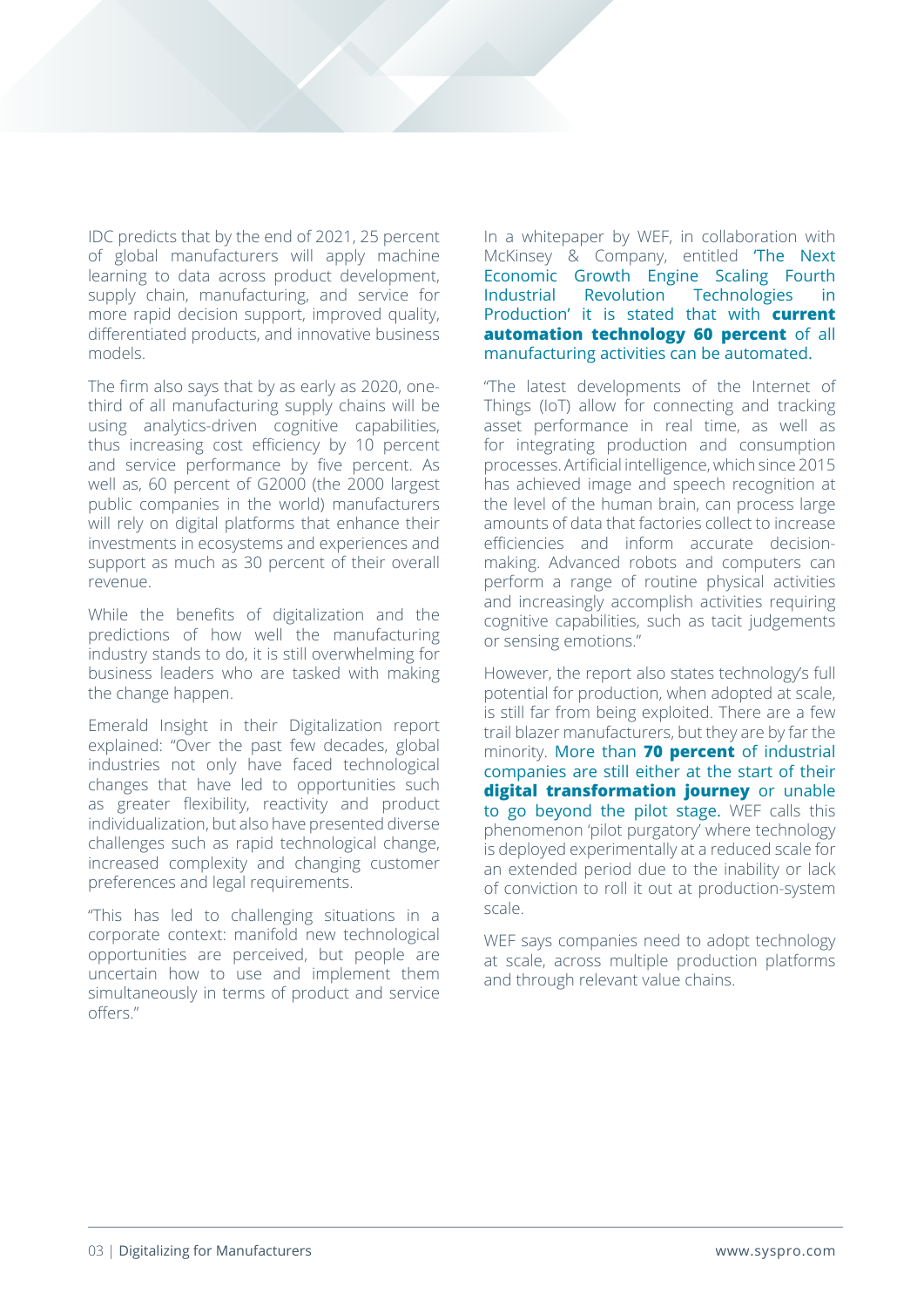

In a study done by Deloitte entitled 'Success personified in the Fourth Industrial Revolution' the firm surveyed business and government readiness for the fourth industrial revolution, and found that while executives understood the changes being brought about by Industry 4.0 and were confident they were ready, their actions (or lack thereof) demonstrated they were less prepared and less able than they thought to fully harness and benefit from those changes.

The study done by Deloitte, which covers more than 2000 C-suite executives across 19 countries, found that executives are struggling to develop effective strategies in today's rapidly changing markets. Faced with an ever-increasing array of new technologies, leaders said they feel as though they have too many options from which to choose and, in some cases, they lack the strategic vision to help guide their efforts.

Deloitte did find that leaders who were using a methodical approach to strategy development in the Industry 4.0 era, using data to support decisions, were more confident than other leaders. The study found that these leaders, who made data-driven decisions, also presented leadership characteristics that can position their organizations for long-term success, by being bolder, more committed to their organization's workforces, and ethically driven. It also found that the organizations with leaders that made datadriven decisions generated **five percent or greater annual revenue growth** compared to others surveyed.

Using data to make decisions and prioritizing the collection and analysis of data from manufacturing centers is imperative according to various reports by internationally respected research firms. A modern enterprise resource planning (ERP) system serves as the backbone for digital transformation in the manufacturing sector, ensuring data quality and visibility.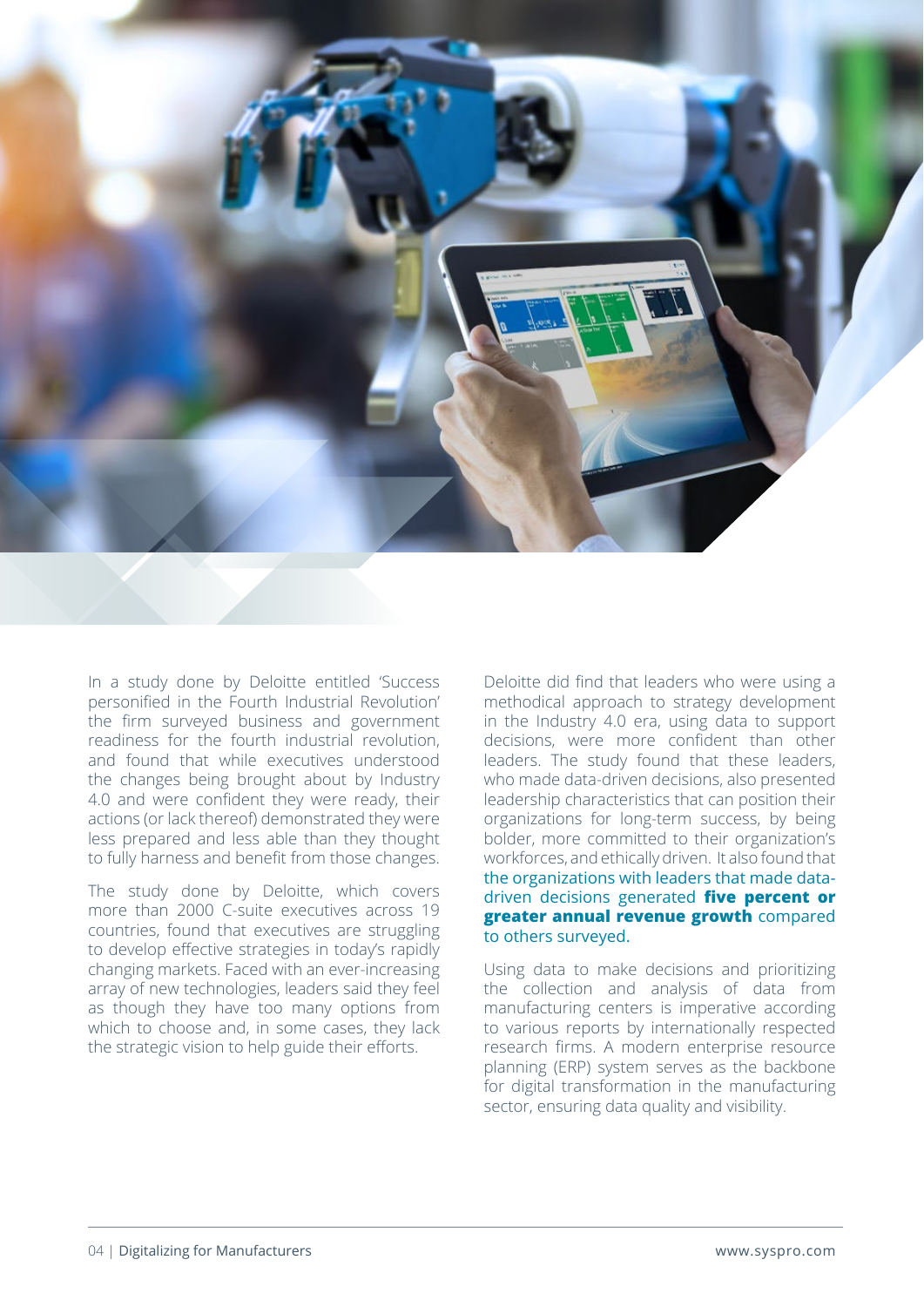## **Change Starts From The Top**

Digital transformation is on the agendas of corporate boards and has risen to the top of the CEO's strategic plans. As the name implies, a digital transformation journey is one that will – if it is successful - completely transform how an organization operates by overhauling old processes. Data from all parts of the company will need to be digitized and taken out of silos so that never-before-seen insights can be drawn to help the company run more efficiently.

A digital transformation journey could result in a completely different company and for this reason, it is imperative that the CEO becomes the driving force behind it. Team leads and the CIO will be able to make decisions for their departments, but strong guidance from the top is needed to help the process along, get buy-in from all stakeholders, and allocate the correct funding and resources.

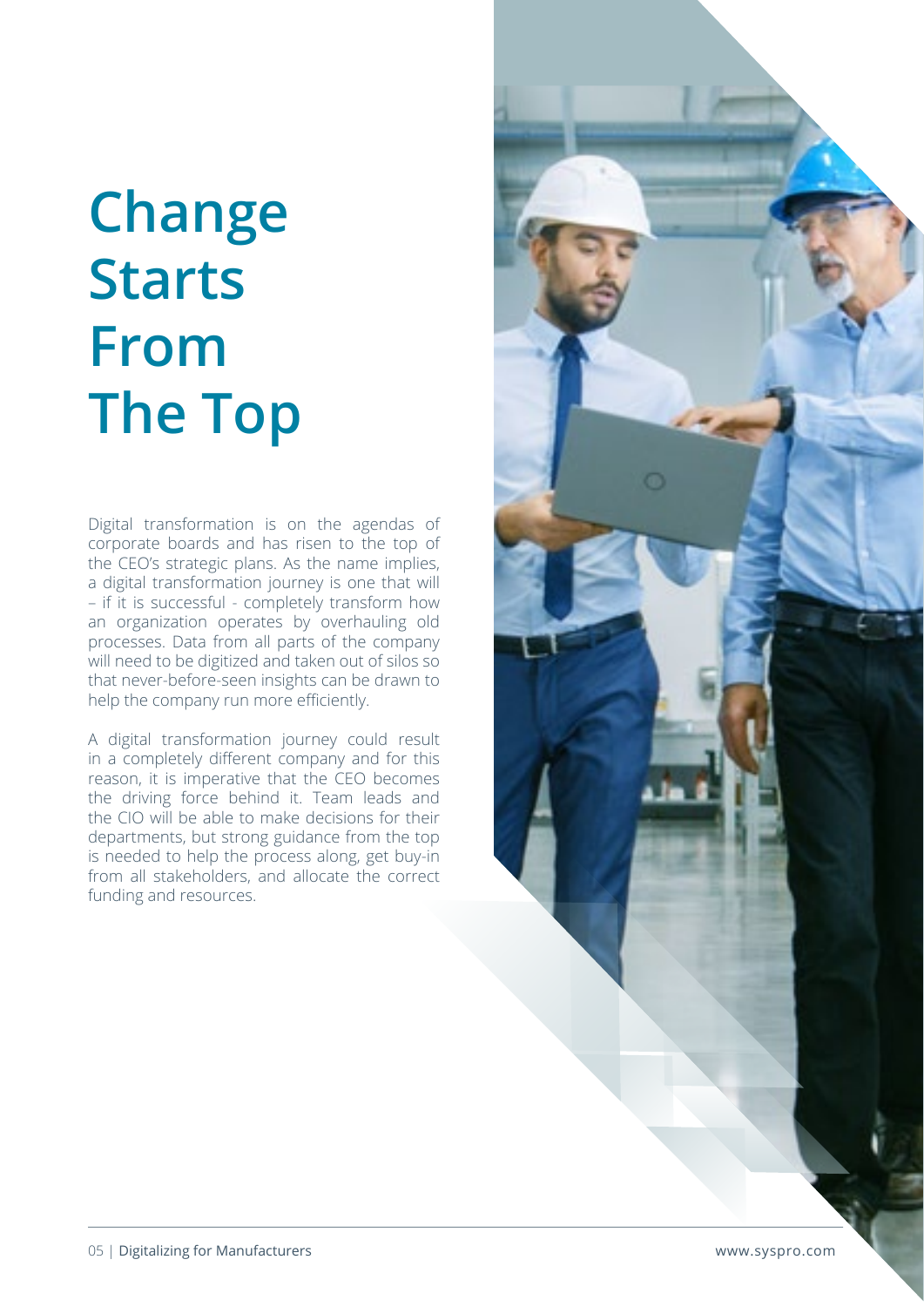### **Start by giving full support and assigning the right people**

The CEO needs to become the company champion for digital transformation. Publicly displaying buy-in will not only encourage people working within the organization to get on board, but it will also show all external stakeholders that the BUSINESS LEADER, and therefore the whole company, is truly committed to transforming the company to fit modern times.

By giving full support to the journey, the CEO will embed themselves in knowledge of how the business strategy will change and what tweaks or major modifications need to be made to the company business model. They will then be able to communicate clearly to employees and be able to answer any questions and ease any fears.

For a successful digital transformation strategy to be pulled off, the CEO will also need to define the roles and responsibilities of those people in leadership positions. If this is not articulated clearly, it could lead to several issues, including execution gaps and infighting, which will weaken the overall program.

#### **Then make funds and resources available**

It will cost money and time to digitally transform any company – big or small – effectively, and teams will need to have access to funding and resources they normally do not. The role of the CEO here is to free up investment and allocate accordingly.

When assigning roles and responsibilities to business leaders, the CEO will also need to talk about realistic financial models. This is to prevent leaders becoming detractors if they lose funding for their initiatives. Clear priorities should be set early in the digital transformation program by the CEO so that all business leaders and employees are aligned on what needs to happen first.

CEO will also need to free up people from different departments to leave their current jobs and dedicate all their time to the digital transformation program. This will probably entail moving top performers who are important to achieving short term business objectives. The CEO will have to articulate why these people are better suited elsewhere to help the company accomplish long-term goals, as well as help business leaders help their managers reassign responsibilities.

#### **Be wary of barriers that slow down transformation**

Digital transformation programs are essentially change management programs, and as such, come with the same obstacles – people resisting change, and others wanting to change things too fast.

The CEO will need to step in and make sure that the chosen transformation leadership team is regularly meeting with all members at every level of the company to openly discuss how the program is going and give employees the opportunity to raise any problem or complaint.

It is important the CEO is seen to be a part of some of these discussions and be a part of the team that helps solve these issues. As no two organizations are the same, the barriers will also be different and require individual solutions.

### **A future-fit ERP will help get the company there**

Enterprise resource planning (ERP) systems, often regarded as something that just runs in the background, are a effective business management tool for a CEO to have a birdseye view on what is going on in their company and identify the gaps in the business where exponential value can be added.

By implementing a **future-fit ERP solution**, organizations can easily incorporate new, emerging technologies such as machine learning, artificial intelligence (AI), and Digital Citizens, into their operation. This will not only make the digitalization process easier, but also open the door to **greater efficiencies and growth** as well as expose opportunities to innovate.

Using an ERP system means greater and more efficient controls. This ensures the CEO has accurate and real-time information and assists management to maintain a firm grip on operations. The ERP dashboard gives the CEO a consolidated and comprehensive quick and easy reference of where their business is currently standing with drill-down capabilities.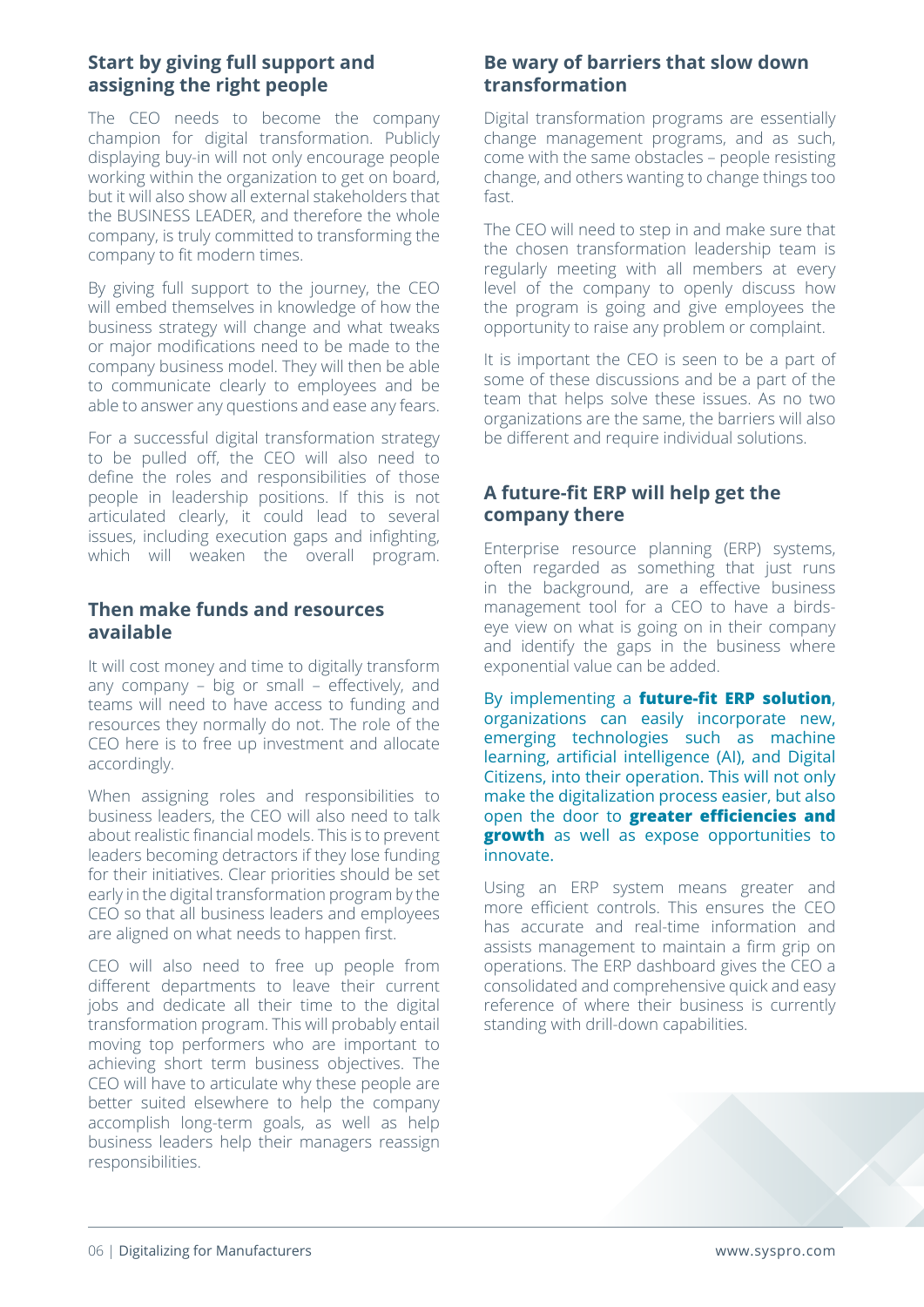## **Resistance to Change**

Digitalization is a major transition for any company, and business leaders will find that people within their organization will struggle to change with the company and some that will outright resist it.

"It is not necessarily the strongest, or the most intelligent, who are most likely to survive, but those who are most responsive to change."

This is a theory attributed not to Henry Ford, or any industrial analyst, but to Charles Darwin. That said, an inability to handle change signposts a far swifter route to extinction in the commercial world than it does in the natural one. The oncedominant, high street retailing giants can testify to that, as they have struggled first with retail parks and now with internet shopping trends.

For manufacturers, implementing ERP as part of their digital transformation journey is probably the most significant voluntary change they can undertake right now. It is also just about the most challenging. Nevertheless, the rewards are immense for companies that get it right.

Far from being a superficial add-on, ERP demands deep-rooted, systematic change within an organization. Given the complexities of selecting ERP systems, seeing the implementation through and even setting goals as a first step, it is hardly surprising when projects fall short of their potential. Knowing the likely problems and planning to avoid them is crucial.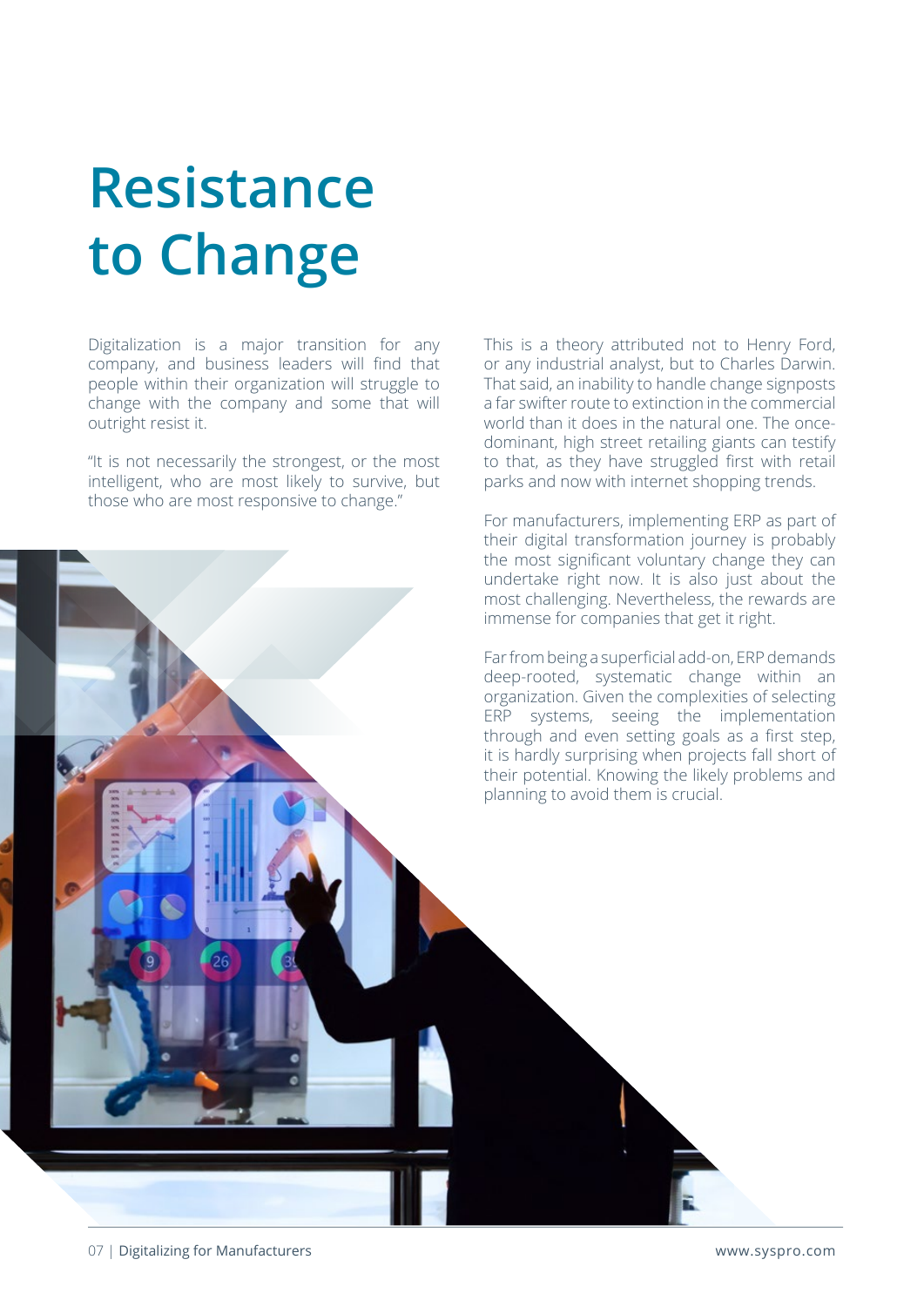### **Barriers to ERP Change**

There are several barriers to change that need to be overcome in the case of ERP, but it doesn't have to be a challenging process and success is easily achievable, when the barriers are correctly addressed.

These include:

- Resistance to change by people
- A lack of relevant skills in the company
- Inadequate project management
- Overemphasis on one aspect of the business.

Besides these specific barriers, lesser obstacles can throw a project off course:

- Moving goal posts (changing objectives)
- Insufficient internal communication of developments
- Inconsistent drive or failing momentum behind the project

Generally, people don't like change so it's normal to encounter resistance within some, if not all, departments. However, by tackling each of the other hinderances and then training, involving and communicating with them appropriately, individuals and departments can be reassured that change is not only beneficial, but necessary to keep the business competitive.

A lack of investment has left the business in a difficult place, with staff working with an unsupported IT system, leading to wasted time duplicating data input and a reliance on fax machines to send and receive orders. Not only is this time-consuming, but it also opens opportunity for errors to creep into the processes.

As is often the case, key employees in the business hold deeply entrenched views about how best to do their job. They are suspicious of technology and fearful of automation. They still use a fax machine to send and receive orders and the inadequacy of technology means the company's systems are at breaking point.

These systems have been put under further pressure with different divisions are unable to share and access centralized data, which is having a negative impact on productivity, efficiency and ultimately, customer satisfaction.

#### People Power

The way to tackle the problems is not just about parachuting-in a new technology solution but also about forging a common 'will' to make it happen successfully. Understanding existing points of view and how individuals currently relate to each other in their roles is essential. This is the first step in the vital process of informing and reassuring people about ERP and how it will change their working life for the better.

Departmental self-interests and the personalities driving them are always going to vary, so it's difficult to cover all angles and anticipate any given situation. There are key people in every business department who could play an important part in ERP implementation.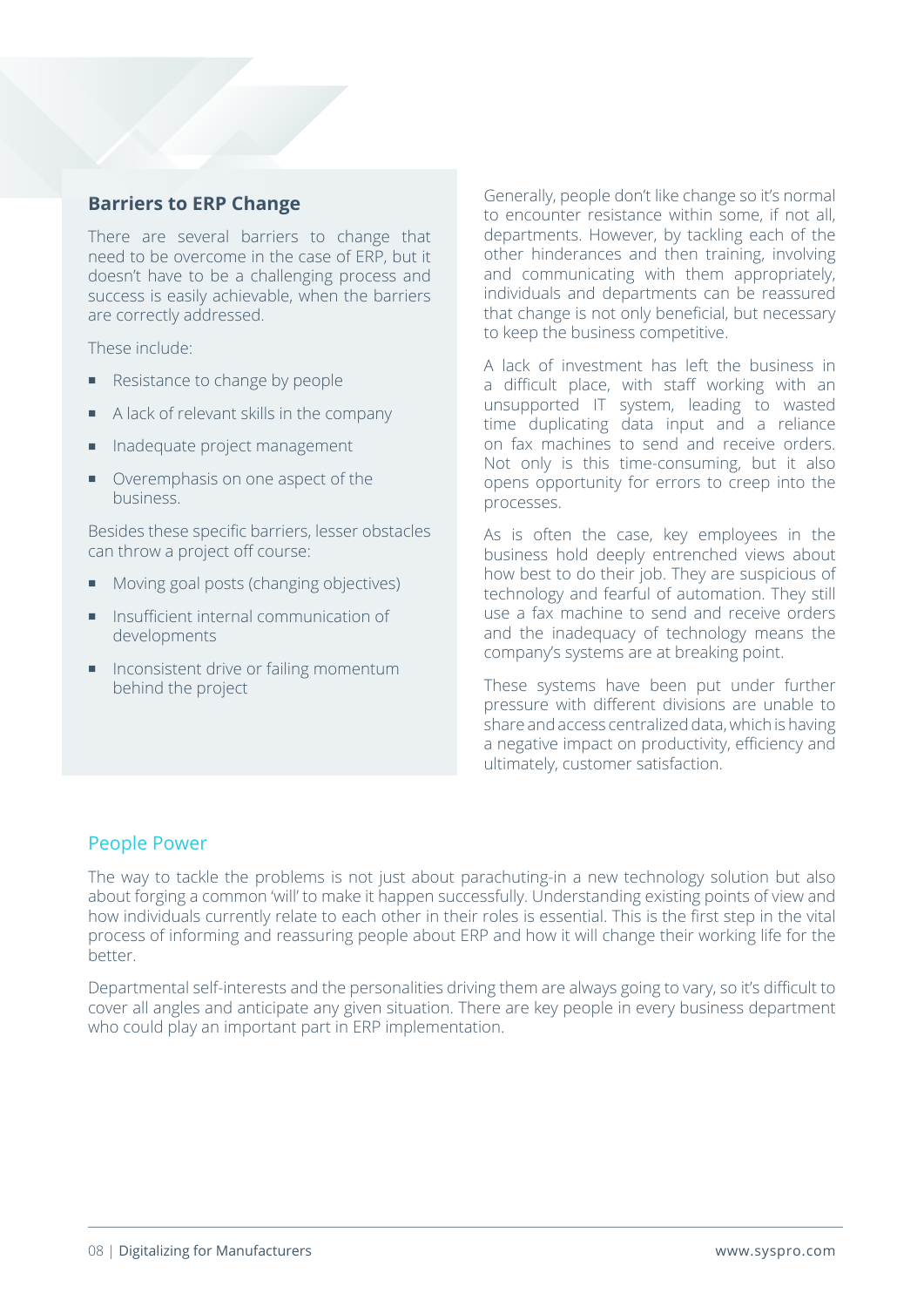### **Resistance Factors**

ERP technology has created a foundation for smart and connected factories, forming the backbone of business management and security. The technology enables strong supply chain models to function, helping businesses integrate the value chain, better understand customers, enhance automation and become more responsive. Crucially it facilitates the transformation to factories of the future.

Although there are clear advantages of revolutionizing a company through ERP, one or more key factors can derail an implementation project, even before it gets beyond an initial idea.

#### Automation

There are certainly grounds for apprehension about artificial intelligence in manufacturing businesses. 'I'll lose my job through automation' is a common fear expressed in the workplace.

Self-learning computer technology in the Industry 4.0 era means that machines will be capable of controlling their own production and logistics. They will connect with the Internet and interact with their environment, adjusting their operation to suit prevailing situations. Consequently, production will be in real time, decentralized and individualized – down to batches of a unique item. Decision making will be done without human intervention, optimizing production and managing all the supply chain logistics.

Automation and the use of production robots generate considerable savings in the cost of labor and products. Once the preserve of the motor industry, robotic machines are beginning to be implemented in shop floors. At face value, the argument for robotics and automation is a strong one; they do not require annual salaries, they don't need leave or sickness days, and they can start up immediately, on demand. In many cases, manufacturing plants already have robots on the shop floor connected to their ERP systems, enabling them to begin production the moment a sales order is finalized, in order to deliver instant service to the customer.

Robotics should be there to solve a problem in the business, often a manual, admin-heavy task; robots should not end up being supplemented by more manual work. In this regard, we can begin to create smarter factories where people collaborate with robots, tedious business processes are automated, and people are being empowered by machines to make better decisions.

Obvious amongst the downsides of robotization is the impact on jobs, education and skillset requirements and social change. There is a huge task in managing the necessary change, with potential for loss of workforce morale, disengagement and labor relations issues.

However, robots and automation can create jobs. This may seem counter intuitive, but robots **improve productivity**, which **boosts competitiveness**, **improves revenues**, generates economies of scale, and therefore **improves overall margins.** This creates demand for more design and engineering jobs to innovate and create new products and services.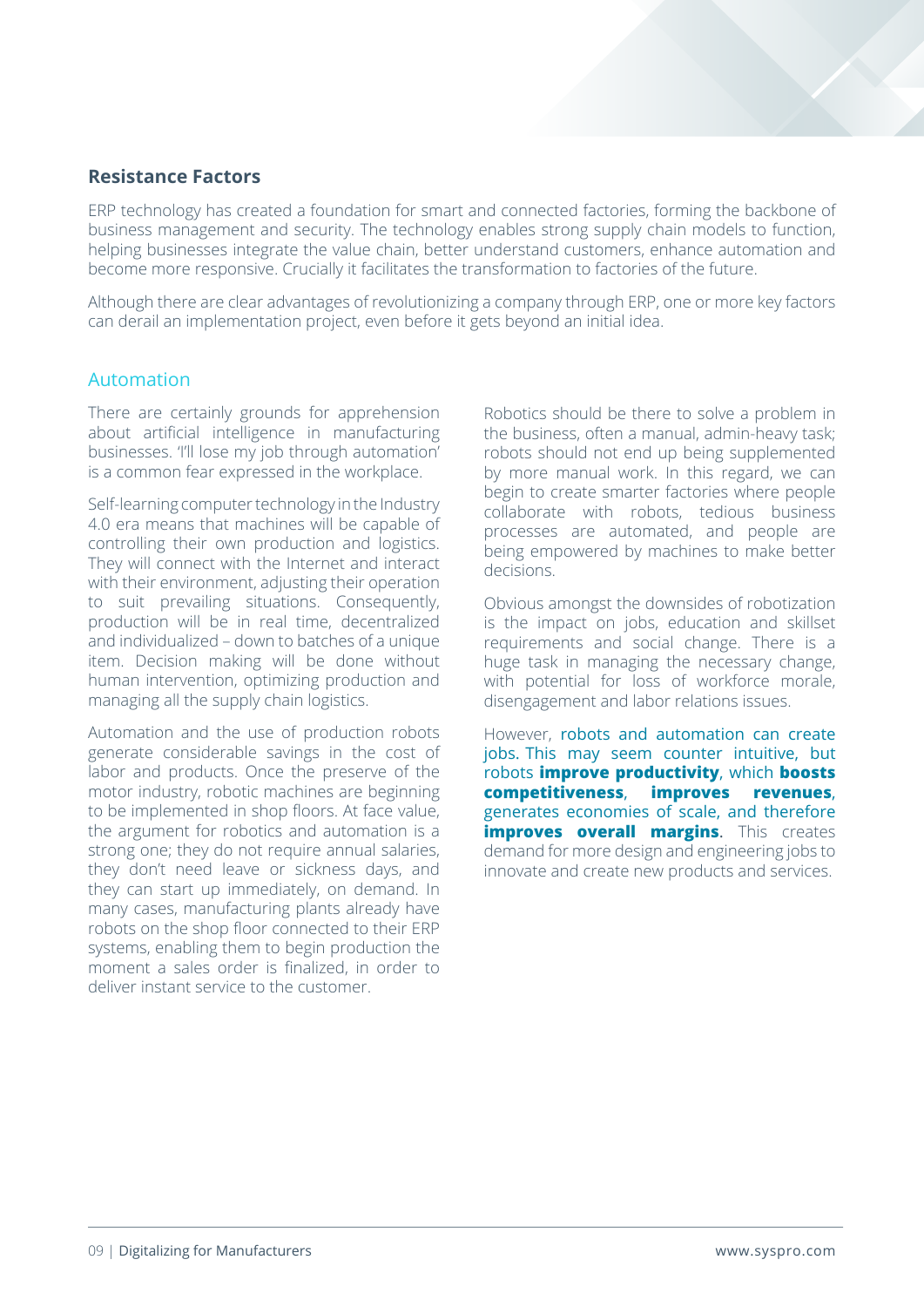

### Clinging to Legacy Technology

'Our systems work for us and they haven't failed yet' – this is a very common line of resistance to change and a difficult position to dislodge. Some companies have even developed their own bespoke software systems over the years and are particularly reluctant to move away from them. Yet technological evolution races ahead and will always be used by competitors to gain commercial advantage.

Although they may be doing the job for which they were designed, today's familiar technologies are on the path to obsolescence and the opportunity to improve on existing systems should always be explored. When looking at the cost of introducing ERP, it is equally important to question what is the cost of sticking with legacy systems instead?

**One certainty is that the costs of maintaining legacy systems will only continue to rise. Failure rates will increase with aging software, as will vulnerability to security breaches.** Vendors look to counteract security risk by producing security patches and updates for the at-risk software but only for as long as they continue to support the software. Ultimately the manufacturing company operating legacy technology can be dangerously exposed to security attack, unplanned downtime and serious loss of data.

In terms of future response to change, clinging to old systems is likely to be a highly restrictive option. As younger generations enter the workforce, a certain level of technology will be expected. At some point it will be extremely frustrating if they cannot interact with new technologies in the manufacturing environment. Legacy systems will have little chance of integrating with supply chain partners, limiting the speed and extent of information availability and throttling back performance.

Similarly, mobility is often compromised by retaining legacy systems. It is becoming ever more important that management and personnel in the field can remotely access production, inventory and management software, using mobile devices that communicate correctly with the central system, or cloud hosted solution.

While adaptation to changes in technology, shifting markets and higher customer expectations is vital to the long-term survival of a manufacturing business, there are forces in the system constantly resisting change. Above all, resistance to change by established members of the company is potentially a threat to one of the most progressive steps a manufacturer can make – the implementation of an ERP system.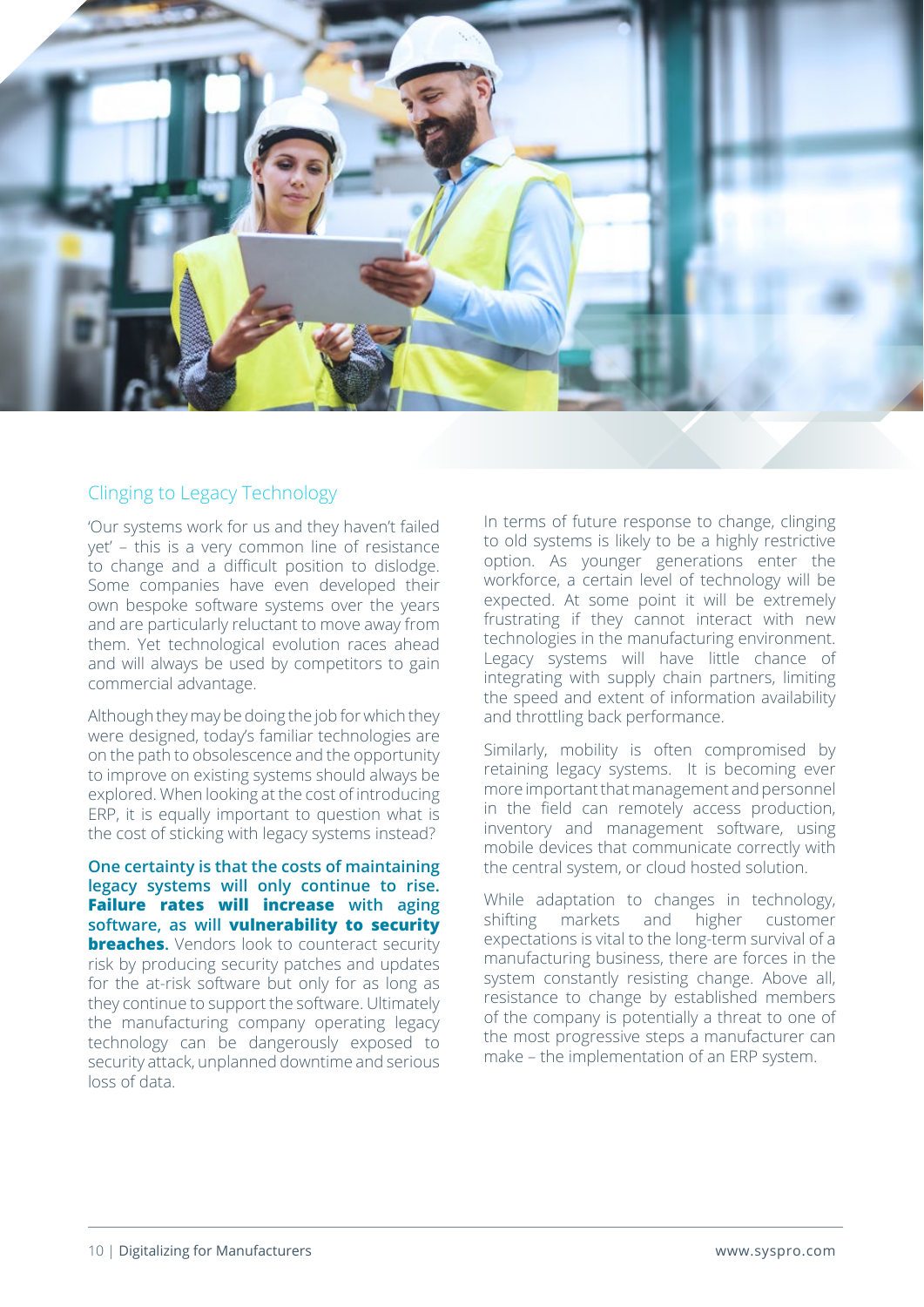# **The Smart Factory**

Soon, all factories will be considered 'smart' because of their use and implementation of smart technologies – the integration of industrial internet of things (IIoT).

All smart, connected products share three core elements: physical components, smart components, and connectivity components. For these three elements to communicate and operate together, they rely on an advanced technology stack which can facilitate data exchange between a product, a user, external sources and third-party applications. At the heart of this technology stack, sits an advanced ERP solution.

The typical manufacturing supply chain is quite linear and consists of research and development, IT, production, distribution, sales and marketing, aftersales, HR, finance etc. However, when aligned to the capabilities of smart, connected devices, this entire value chain is disrupted and transformed. At the heart of this process transformation is data.

How often have manufacturing businesses been advised to store as much data as they possibly can? Everything from design drawings and production data, to machine performance information and financial forecasts are constantly being funneled into a centralized ERP system. But how often is that data extracted, analyzed and used to empower people to make more informed decisions about their business processes, their productivity rates and their business models?

For years, manufacturing businesses have generated masses of data through internal operations and value chain transactions. It gave them some idea of what the customer wants but not necessarily how to deliver on these requirements. By generating data from products as well as interactions and transactions, and channeling all of this through ERP, manufacturing businesses can start to actively adjust their production methods, get more out of capital machinery investment, evolve infrastructure models and reduce time to market.

For example, by installing sensors on a machine tool, measuring performance times and channeling this through a centralized ERP system, you can start to predict failures and downtime. By linking data showing the occurrence of problems to data showing the production environment, you can start to understand how and when your machines are most effective. When you compare this information to the transactional data in your ERP system, to forecast demand and production planning, you can immediately create contingency plans.

SYSPRO's chief product officer Paulo de Matos, said: "During the last decade, the focus on material use, improving materials management and the ability to integrate 'shop floor to top floor' was the primary concern when fully integrating the shop floor into their data systems. Today, customers are saying they want to integrate to their suppliers and customers. The idea that companies don't compete individually but rather supply chain versus supply chain, is gaining acceptance.

"In the past, the buyer had to contact organizations [requesting] a price. Now, suppliers can log into a portal and self-service those requests. The buyer can look and say I'm going to select a supplier. It's that integration where customers want to take advantage of automation and optimization."

**On the shop floor of the future, sensors and software will operate continuously, predicting and preventing equipment failures, optimizing processes and maximizing productivity.** A continuous, real-time flow of data will provide information and actionable insights that make production processes increasingly visible, predictable and controllable.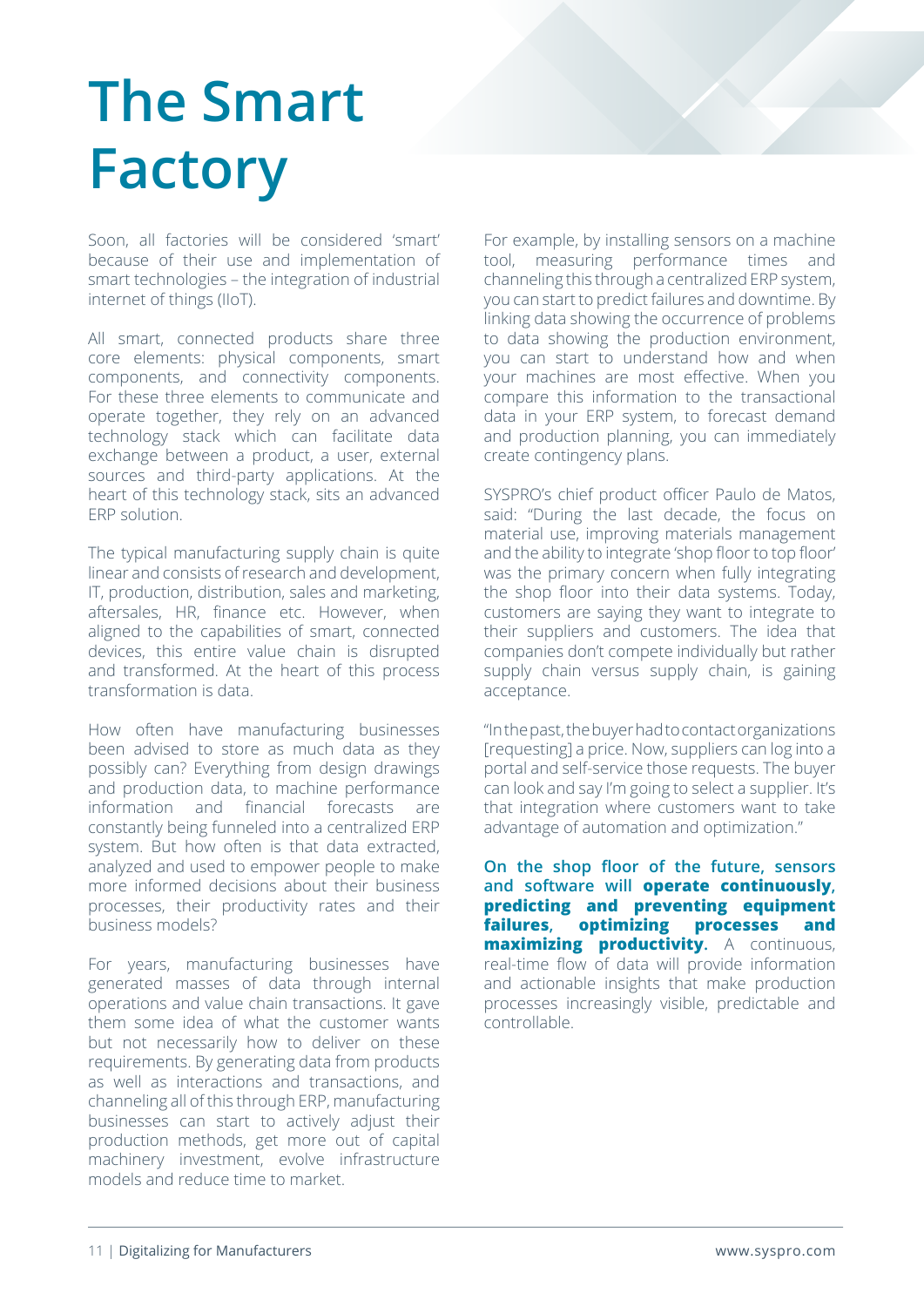

### **Conclusion**

There is no doubt that Industry 4.0 is upon us, and that there are technologies readily available that will transform the manufacturing sector – even if few are taking advantage of it.

For a digital transformation journey to be effective, business leaders need to react to market changes fast and effortlessly and an ERP system provides the critical information needed to do this. Stats such as weekly sales, employee performance, and inventory levels, are all examples of items quickly available, showing real-time growth or changes in the business.

As digital transformation is about modernizing a company, it is important for the business leader to have an idea of how the organization will operate in the future. It needs to be agile enough to respond to challenges, opportunities and market trends.

ERP is a toolset that goes beyond management – it helps everyone in their individual roles and day-to-day operations. A well implemented ERP system will provide benefits that can support a company's overall digital transformation strategy.